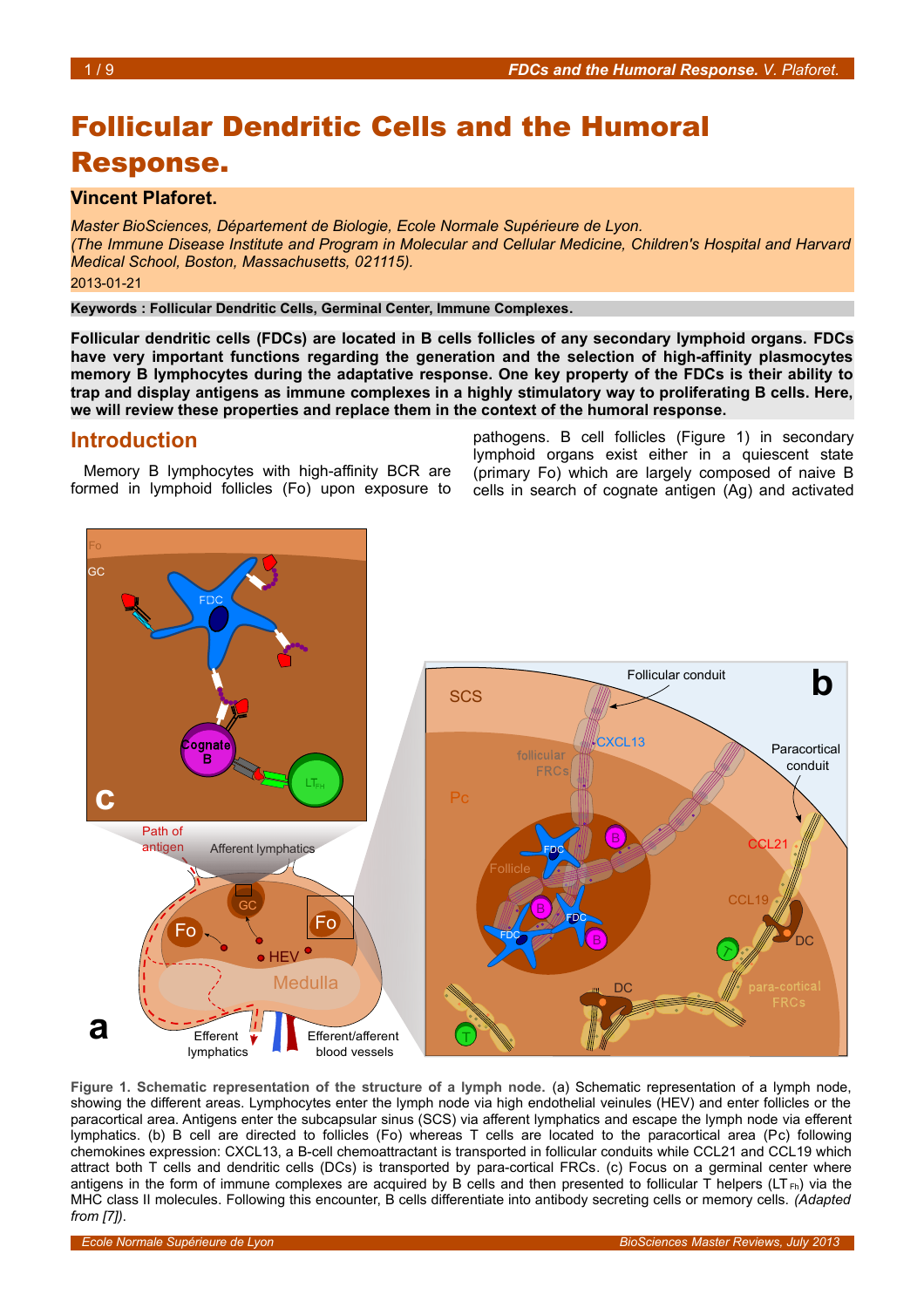Fo (secondary Fo) containing a germinal center (GC). GCs are a key location of the generation of high-affinity memory B lymphocytes. GCs are located within secondary Fo and this is where mature B cells can proliferate, undergo somatic hypermutation (SHM), class-switch recombination and differentiate into highaffinity plasmocytes and memory cells. Proliferating GC B cells undergoing SHM yield a progeny of B cells with different affinities for the initial antigen, thus another event proposed to occur within GC is the competitive process of selection, where GC B cells are eliminated by apoptosis unless they can compete for survivalsignal associated with Ags [1]<sup>\*\*</sup>. In addition to B cells. follicular dendritic cells are an important population in the Fo. These dendritic-like cells were identified some forty years ago in studies tracking labeled Ags because FDCs seemed able to retain Ags [2,3]. What was unexpected is that this follicular cell type is capable of retaining Ags for very long periods, in the order of months and up to one year in some cases [4]. Mainly located in GC and B cell follicle (Figure [1\)](#page-0-0), the intimate association between B cells and FDCs plus their ability to trap and present native Ags in the form of immune complexes indicates that this cell type is a crucial component of the humoral response, as well as mature T cells or Ag-presenting cells. Recent studies have elucidated how FDCs are able to trap Ags and present it in a highly stimulatory way to B lymphocytes, comforting the idea of a central part of these cells during the humoral responses. Here, we will try to review the properties of follicular dendritic cells and their implication in the germinal center reaction and more generally in the humoral response.

# *FDCs are able to trap, retain and present surface bound immune complexes*

### *Delivery of antigens to FDCs*

A major role for FDC is to present Ag in the form of immune complexes (IC) to naive B cells in primary Fo as they can survey and to GC B cells so they can compete for Ag within GCs. ICs can be composed of Ags and antibody, antigens and complement (C3 fractions) or all the three-types molecules. Ag and antibody (Ab) complexes can be formed early during the infection, as pre-existing natural Ab are able to bind Ag while activation of the alternative or lectin pathway could explain the complement (C3) containing immunes complexes. It has been shown that the large surface area developed by the FDCs expresses both complement receptors, such as CR1 (CD35) and CR2 (CD21) [5], and Fc receptor such as FcγRIIb (CD32) and FcεRII (CD23) through which FDCs trap and retain immunes complexes [6]. The trafficking of B cells and B cell Ags in lymph nodes has been very well studied and is described in past reviews [7]••. There are many different pathways by which Ag is transported into Fo. Pathways involved rely on different factors such as molecular weight of the Ag, the presence of natural reactive Ab, as well as the activation of the

The first way Ags are acquired by FDCs concerns small Ags and is directly linked to the fibroblastic reticular cell (FRC) conducts. FRC conducts are collagen-rich reticular fibers, which are ensheathed by a basement membrane and a layer of fibroblastic reticular cells. Discovered some 30 years ago in studies examining the anatomy of rat lymph nodes [8]. FRC conduits were originally thought to provide infrastructure to the B cell and T cell area. Thanks to multiphoton intravital microscopy (MP-IVM), recent studies have identified further roles for these FRC conducts: these conducts can drain chemoattractants or chemokines from the draining lymph to the HEV within LN. Similarly, it has been shown that follicular conducts provide a passive entry for small molecules to the B cell area. As follicular conduits (Foc) and the FDC network are interconnected, Foc provide direct connection for small Ags to the FDC surface where they are picked-up via complement receptors and Fc receptors (Figure [2\)](#page-2-0) [9,10]. In their study, Roozendaal and colleagues injected in anesthetized mice small (turkey egg lysozyme; TEL) and large (phycoerythrin) Ags and then visualized in real time the repartition of Ags. While the TEL seems to drain passively trough the conduits and access to the FDC processes, phycoerythrin which is too large to enter the conduits remained located to the subcapsular sinus floor. The frontier between small and large Ag could be directly linked with the physical properties of the FRC conducts: the inner tubular space of the conduits is thought to be accessible only to molecules of an approximal molecular weight under 70 kDa [11]. As Gonzalez and colleagues point out [7]••, this size exclusion of conduits raises a dilemma for understanding how ICs -composed at least of an Ag and a complement component or one IgG- can access Fo. One possible explanation is that small Ags get tagged as soon as they exit the conduits and gain access to the Fo: IgG transported across LN sinus can bind small Ags within Fo while activation of the complement pathway within GCs results in C3-coated Ag which provide a ligand for uptake on CR1 and CR2 receptors (Figure [2\)](#page-2-0).

In contrast, the second way FDCs acquire Ag concerns larger Ag complexes - above 70 kDa approximately- that cannot diffusive passively into the Fo and therefore require active transport by accessory resident cells. FDC uptake of the Ag appears to occur in three-time frames and involve several cell types (Figure [2\)](#page-2-0). Early studies already suggested that B cells may be involved in immune complex transport to FDCs [12] as other studies suggested a role for dendritic Ag transporting cells [13,14]. Use of MP-IVM to track fluorescent-labeled Ag into draining lymph nodes has helped solving the way large ICs are acquired by FDCs. In their study released in 2007, Phan and colleagues [15]•• passively immunized mice with polyclonal antibodies specific for phycoerythrin and then gave them a subcutaneous injection of phycoerythrin (PE) to generate PE-ICs *in vivo*. These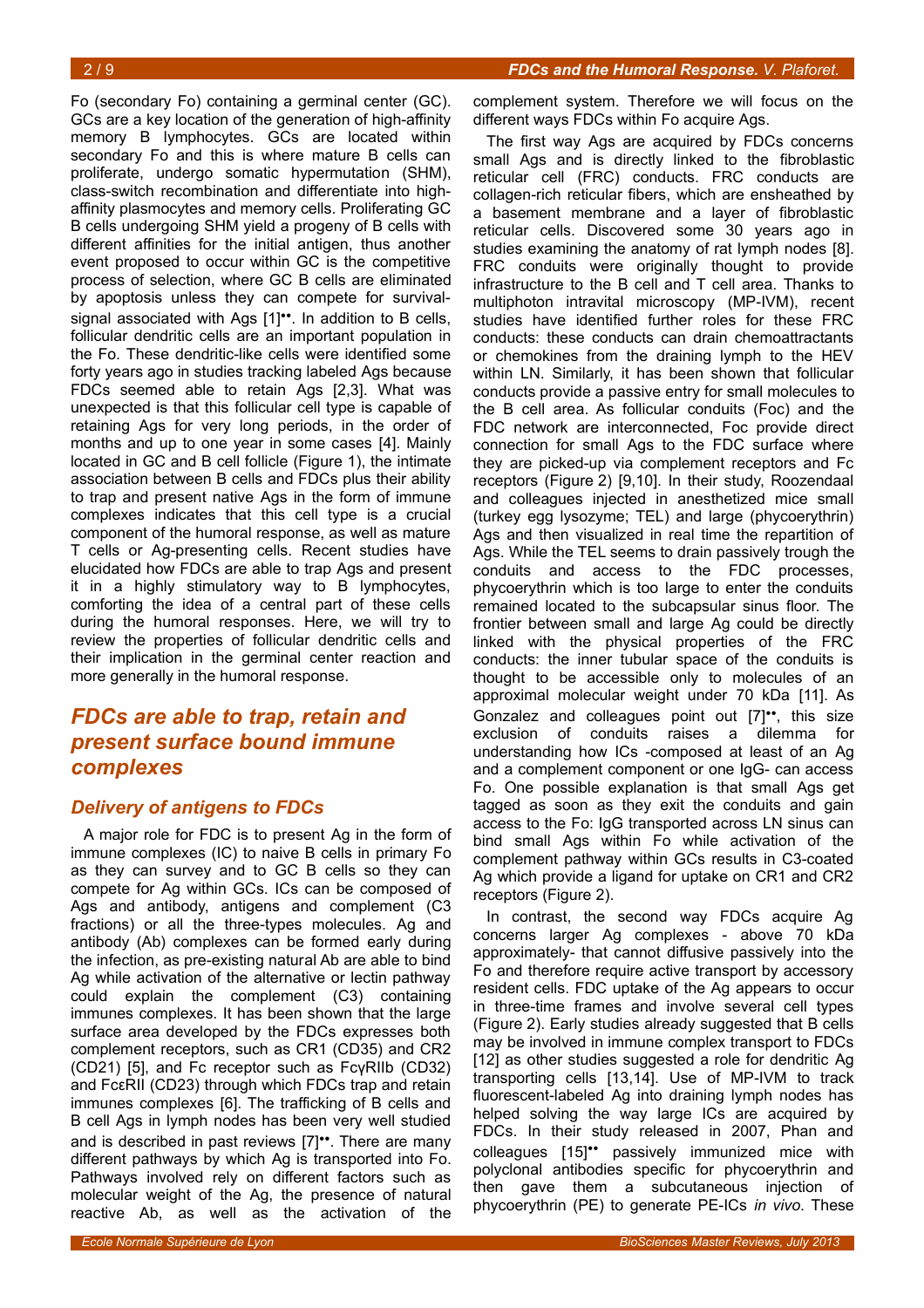ICs activate complement, resulting in covalent attachment of C3. The C3-coated complexes are captured by the subcapsular (SCS) macrophages of the draining LN within 15 minutes after injection and later on, follicular B cells capture ICs from subcapsular macrophages in a complement receptor dependant way [16]. Finally, migrating follicular B cells deliver ICs to FDCs. SCS macrophages have been found to have limited phagocytic activity and to retain Ag on their surface [13]. SCS macrophages express the C3b receptor (CR3) which has been proved to promote both the retention of immune complexes and the shuttling process to migrating follicular B cells [16]**.** C3-ICs complexes are off-loaded on non-cognate B cells that take up the complexes via CR1 and CR2 [15]. Within a few hours after administration of PE into preimmunized mice, a relative high frequency of follicular B cells acquired PE-ICs, showing that this shuttling process is strikingly efficient. Noncognate B cells loaded with ICs migrate to the FDC network, where again the complexes are transferred from B cells to FDCs. Again, this process seems highly efficient *in vivo* and it is most likely the relative higher density of CR1 and CR2 on the FDCs surfaces that mediates the directional

transfer, however it has not been proved.

Another way has been identified recently and involves DCs residing in the lymph node medulla which as SCS macrophages sample particulate Ags. Using a UV-inactivated PR8 strain of influenza A, Gonzalez and collaborators [17] found that the inactivated virus was captured by LN-resident macrophages via SIGN-R1. Blocking of SIGN-R1 resulted in impaired local humoral response while elimination of CD11chi DCs -including lymph-node residing DCs- blocked both the Tdependant and the T-independant humoral responses to inactivated influenza. Notably, virus-bearing DCs were observed to migrate to the FDC area in a nonrandom manner whereas virus-negative DCs and DCs tracked before virus injection migrated randomly. Altogether, these results support a model in which the resident DCs transport the virus to the B cells Fo, where it is transferred likely to FDCs or to other DCs (Figure [3\)](#page-3-0). Unlike the observations with C3-ICs, B cells did not appear to participate to viral transport. In their study with the bacteria *streptococcus pneumoniae,* Kang and collaborators [18] observed concordant results showing the major role of SIGN-R1 on LNresident DCs and proposed that C3 deposition was



<span id="page-2-0"></span>**Figure 2. FDCs acquire antigen via active transport and via follicular conduits.** Both small antigens and large antigens as the form of immune complexes gain access to the lymph node via afferent lymphatics. Immune complexes are captured by sub-capsular (SCS) macrophages (SSM) via the complement receptor 3 (CR3) **(1)** and then IC are off-loaded to naive B cells via CR2 **(2)**. Eventually, migrating follicular B cell delivers ICs to FDCs **(3)**. One addition step is the presentation of ICs to cognate B cells **(4)**. Small antigens gain access to B follicles via follicular conduits **(A)** where they get tagged by IgG or complement molecules such as C3d **(B)**. ICs thus formed are captured by FDCs wia CR2 and Fc receptors, and later on presented to cognate B cells **(C)** *(Adapted from [7]*••*)*.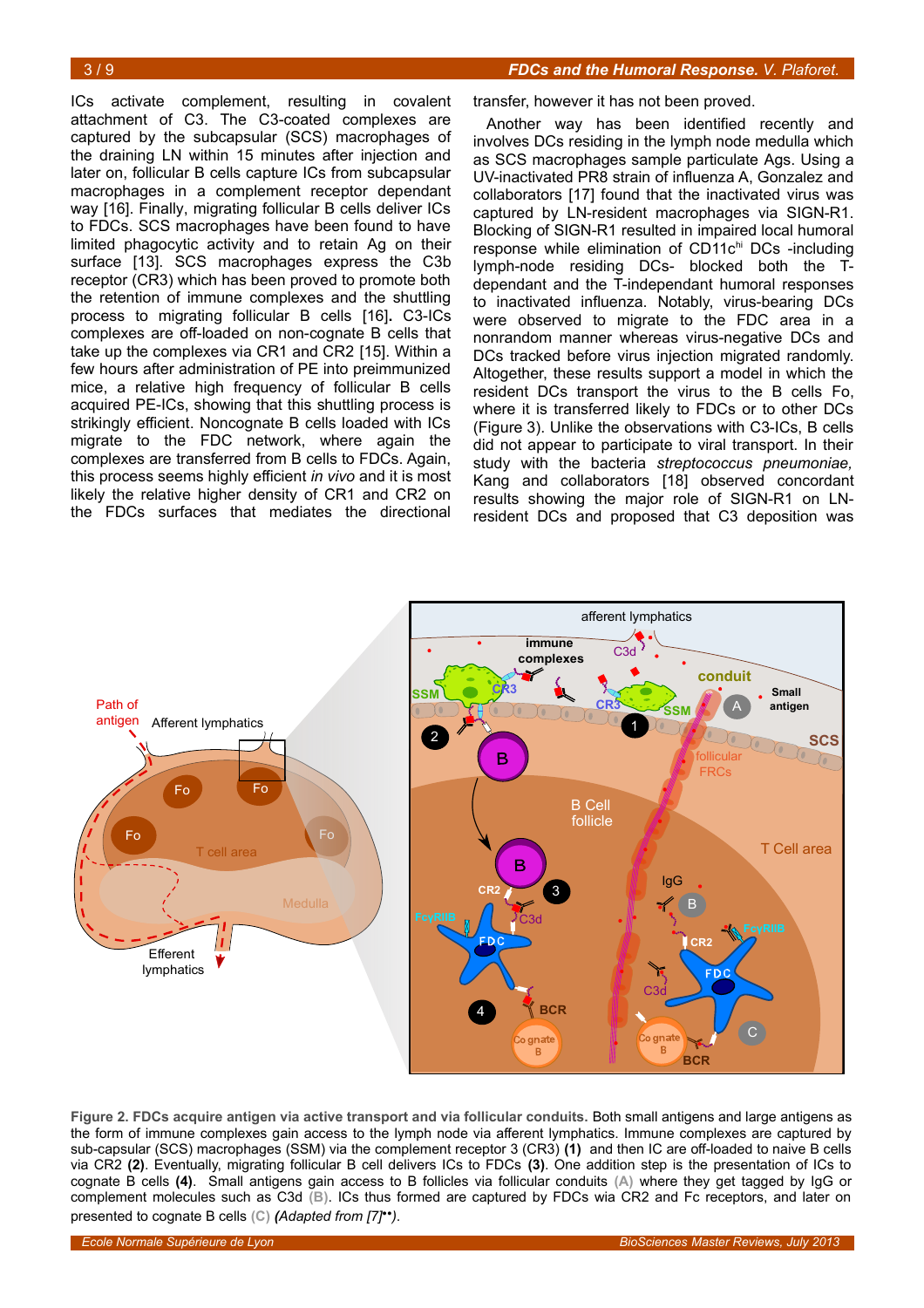

<span id="page-3-0"></span>**Figure 3. FDCs can also acquire antigen via medullary DC.** Antigens such as the PR8 strain of influenza A or *streptococcus pneumoniae* are captured by medullary resident DCs via their receptors SIGN-R1. Activated DCs migrate to the B cell compartment where antigens are uptaken by FDCs via the complement receptor CR2 *(Adapted from [7]*••*)*.

essential for uptake of *S. pneumoniae* on FDC. Hence, one model suggests that capture of a viral Ag via SIGN-R1 leads to activation of the medullary resident DCs and migration in the direction of the B cell compartment, where Ags are uptaken by FDCs via the complement receptor 2.

### *FDCs as a source of B cell antigen*

In spite of a long period of study, the sites of first encounter between B cells and Ag have only been recently visualized. These studies revealed roles for antigen-display DCs and subcapsular sinus macrophages [19] as well as evidence of B cell first encounter with Ag within Fo, where naïve or cognate B cells engage BCRs to acquire soluble Ag [20]. Concerning FDCs within GCs, their immune complex display activity has been thought to provide a depot of B cell Ag for which GC B cells compete during the process of antibody maturation. Early observations of FDCs in passively immunized mice [21] using electron microscopy revealed that structurally, FDCs dendritic processes can have either a smooth or a "beaded" appearance. Beads which measure 0,3 to 0,7 micron diameter consist of series of interconnected and periodically arranged IC coated bodies, which are termed "iccosomes". More recently, scanning of ICbearing FDCs using high resolution electron microscopy revealed that ICs trapped by FDCs showed a distinctive spatial periodic arrangement, each

iccosome being separated from another by 250 to 500 Angstrom [22]. As a matter of fact, this periodic arrangement of epitopes is to be linked with the known ability of TI-2 Ags to crosslink multiple BCRs simultaneously which provides a very strong signal for B cells to survive without T cell assistance. The observations suggest that ICs presentation at the surface of FDCs, as TI-2 Ags, promote cross-linking of multiple BCRs, thus resulting in B cell proliferation ad differenciation.

A certain number of *in vitro* studies have showed that in the presence of FDCs, ICs are potent and efficient immunogens *i.e.* they can promote *in vitro* maturation of B cells [23,24] and GC reactions such as SHM of Ig and class-switching [25]•,[26] while free ICs inhibit Bcell function and are poorly immunogenic [27]. Blockade of ligands and receptors on FDC or B cells helped identify several important molecules implicated in B cells-FDC interactions, including CR2 or the Fc receptor FcγRIIB. Early indirect evidence already indicated a role for Fc region of Ab for the regulation of Ab level *in vivo* [28] while the formal role of Ab involved in ICs has only been understood recently. As mentioned earlier, free ICs are poorly immunogenic because Ab engaged in ICs can activate *in vitro* the immunosuppressive immunoreceptor tyrosine-based inhibition motif (ITIM) signaling at the B cell surface by coligating BCR and FcγRIIB, resulting in poorly or no B cell maturation [29]. However in the presence of FDCs,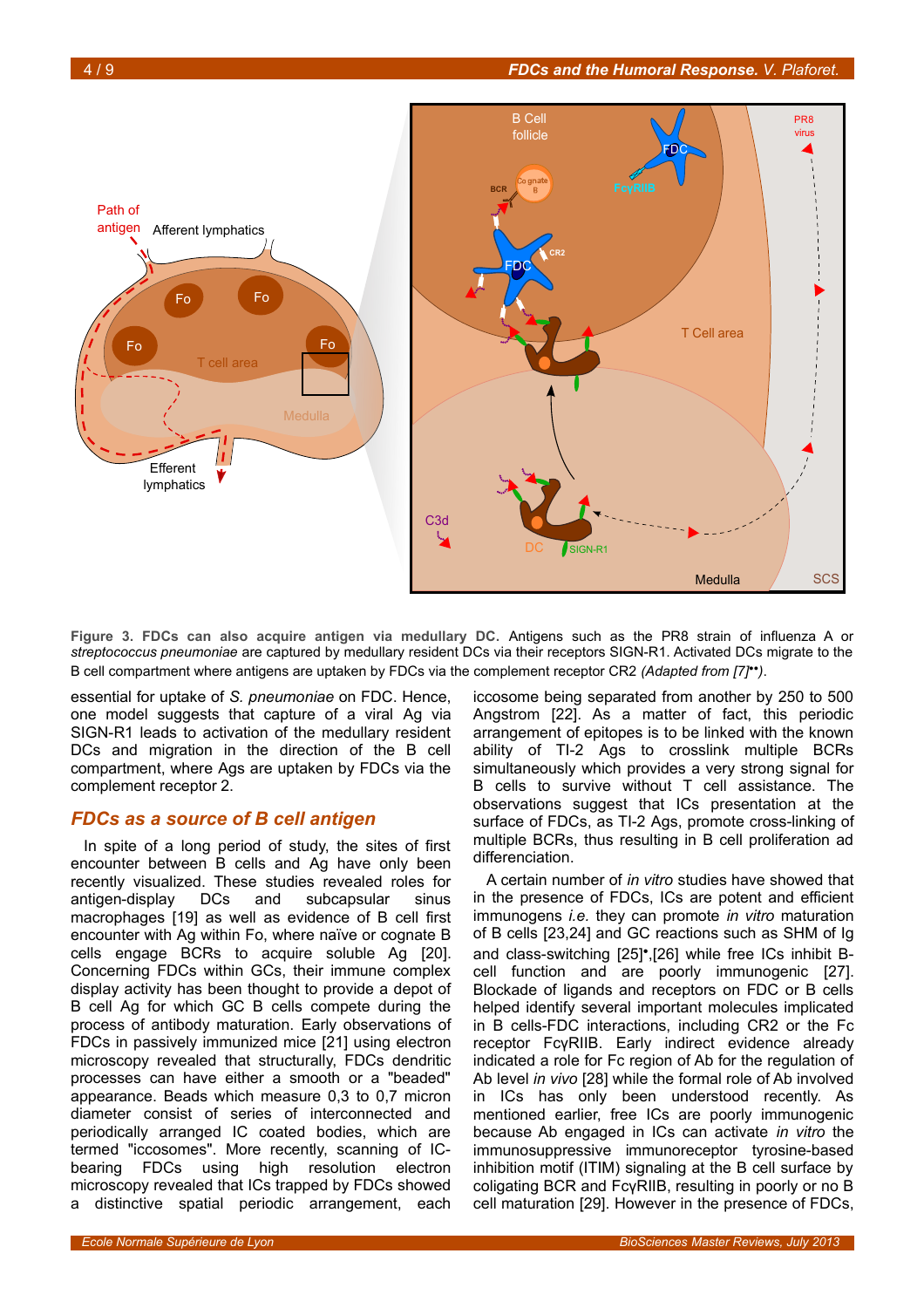Ag-Ab complexes have been showed to be highly immunogenic i.e ICs can easily induce B cell maturation. Recently, IC-stimulated FDCs have been observed to upregulate the Fc receptor FcγRIIB [30] suggesting a role for FcγRIIB either in the retention or processing of ICs. Actually, in a study released in 2003, Aydar an colleagues showed that to a high expression level, FDC FcγRIIB bind Ig Fc region as soon as they enter follicles thus reducing coligation of BCR and FcγRIIB at the B cell surface and minimizing ITIM signaling [31]. Taken together, these studies suggest a model in which ICs challenge results in FDC FcγRIIB level increase of about 50-fold, thus becoming markedly higher than on B cell surface. FcγRIIB on FDCs binds all Fc Ig in ICs and only a very small part of FcγRIIB remains available to activate ITIM signaling, which render Ag-Ab immunogenic and able to promote B cell maturation (Figure [4\)](#page-4-0).

Altogether, these studies suggest a model for potent Ag display by FDCs: while the array of iccosomes and complement fragment potentialize the BCR signaling, upregulated FcγRIIB on FDCs membrane bind to Ig Fc and inhibits ITIM signaling in B cells. These

observations explain how poorly immunogenic ICs are rendered highly immunogenic when presented by FDCs within GCs (Figure [4\)](#page-4-0).

Several recent studies have already proved closed associations between B cell migration and GCs FDCs during GC responses, and in spite of strong correlation between FDC retention of Ag and GC responses, B cell acquisition of Ag on FDCs remains elusive [32,33], [34]<sup>•</sup>. Using two-photon microscopy, Suzuki and colleagues were able to observe FDCs interacting closely with cognate B cells, Ag capture by cognate B cells during such encounters [35]•. Then, surprisingly, the cognate B cells acquire not only Ag but also FDC surface Ags such as CR2 or BR-3 probably by a process called trogocytosis. These studies are very important as they establish importance for Ag display by FDCs after the first hours of Ag arrival in LN: B cell Ag is retained by FDCs and can be directly picked up from FDC membrane by cognate or naive B cells.



<span id="page-4-0"></span>**Figure 4. FDC maturation and processing of antigen. (a)** Immature FDCs within follicle capture and retain antigen in the form of immune complexes via the complement receptor 2. The membrane-associated pattern recognition receptor TLR4 recognize pathogen-associated molecular pattern and induces FDC maturation. **(b)** Mature FDCs within follicles or GCs express high levels of adhesion molecules and Fc receptors such as FcγRII. Fc receptors binds to the Fc fraction of IgG, thus rendering the antigen more immunogenic. **(c)** FDC interacts with a B cell after immunological synapse formation. Both VLA-4 and LFA-1 provide anti-apoptotic signals to B cells, while the BCR interacts with the highly immunogenic form of the antigen, hence inducing antigen internalization and B cell maturation. The "beaded" appearance reflects the presence of multiple IC coated bodies, known as iccosomes.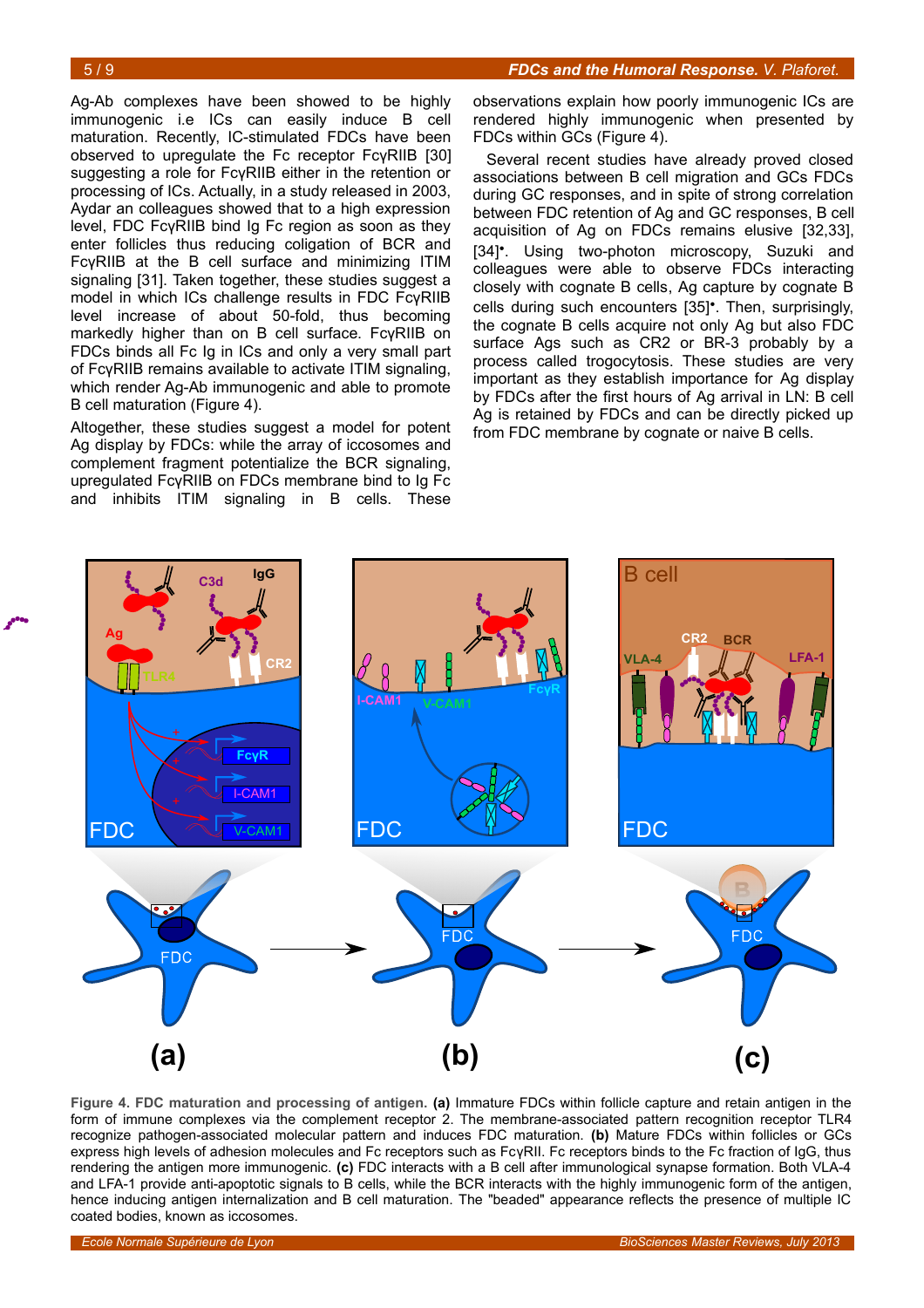# **FDCs are pivotal for GC-related humoral responses**

In response to their encounter with Ags, B cells migrate to the T-cell zone where they can be fully activated as a result of their interaction with activated CD4<sup>+</sup>T cells. Then, activated B cells can either migrate in the medullar cords of LN where they can proliferate and differentiate into antibody-secreting cells or mature into GC-precursor B cells and colonize a follicle to establish along with other cell types including FDCs, a germinal center where high-affinity memory B cells are formed during germinal center reactions (GCR) [1]". GCs are specialized structures wherein B cells undergo clonal expansion, affinity maturation and class-switch recombination (CSR) [1]. The GC reaches its maximal size approximately two weeks after the first encounter with the Ag, and then the structure slowly disappears. GCs are usually divided into three compartments: a dark zone mainly consisting in densely packed proliferating B cells called centroblasts, a light zone composed of non-dividing centrocytes, macrophages, T cells and a mesh of FDCs and the outer zone composing the border of the GC [32]. According to the classical cyclic model, during the GCR the proliferating centroblasts within the dark zone undergo SMH of the IgV genes which encode the antigen-binding site of their BCR, yielding a progeny of B cells having different affinities for the original Ag. Centroblasts are then selected in the light zone for improved Ag binding and centrocytes eventually differentiate into high-affinity plasma cells or memory B cells [1]. Recent live imaging studies [32,33],[34]• of GCs challenged this model and suggested a revision of the B cell circulation within GCs and the functional relationships of the light zone and the dark zone [36].

Histologically, GCs are distinguished by the presence of a dense mesh of FDCs, mainly located in the light zone and at the interface between the dark and the light zone [37,38]. Experiments in lymphotoxin-, p55TNFR- and TNF- deficient mouse (factors required for the FDC development) have provided insights regarding the requirement of the FDC network in the organization of the Fo and during the GCR (reviewed in [39]) even if those three molecules also affect other cell types within the LN, such as DCs or other stromal cells. In a study released in 2006 [40], Victoratos and colleagues used FDC-specific gene targeting against TNFR1 in mice to provide more direct evidence that the FDC network is required for follicle and GC developments. More recently, it has been shown that the selective FDC ablation before immunization results in disruption of follicular organization while selective FDC ablation during the GC response leads to disappearance of GCs and GC B cells dispersal [41]. Altogether, these results highlight the absolute requirement of the FDC network to maintain and establish the primary follicle identity as well as to retain and promote the survival of GC B cells.

The regulation of apoptosis in GC B cells is complex and unique. GC B cells have long been known to be especially prone to apoptosis [36], the major benefit of this pro-apoptotic nature of GC B cells being the quick elimination of B cells with newly generated immunoglobulin mutations that produce a nonfunctional or non-binding antibody. During the immune response, maturation of FDCs is mediated via TLR4 triggering [42]•,[43] resulting in upregulation of FcγRIIB and adhesion receptors such as intercellular adhesion molecule 1 (ICAM-1/CD54) and vascular cell adhesion molecule 1 (VCAM-1) (Figure [4\)](#page-4-0). GC B cells express lymphocyte function-associated antigen 1 (LFA-1) and very late antigen 4 (VLA-4) [44,45] and it is well established that both LFA-1/ICAM-1 and VLA-4/VCAM-1 adhesion pathway are involved in B cell binding to FDC, therefore promoting GC B cells adhesion to FDCs [45,46]. Blockade or these adhesion pathway using mAb resulted in B cell apoptosis, therefore suggesting an anti-apoptotic role for ICAM-1 and VCAM-1 [47]. VCAM-1 has also been showed to facilitate B cell adhesion and activation on antigenbearing membranes (Figure [4\)](#page-4-0) [48,49]. These results obtained *in vitro* suggest a model ICAM-1 and VCAM-1-expressed on the surface of FDCs promote B cell adhesion through interactions with LFA-1 and VLA-4 within GCs. Specific encounter of the Ag via the BCR triggers VLA-4 and LFA-1 signaling resulting in strengthened adhesions between FDC and B cell. Firm attachment of the B cell could induce immunological synapse formation [46,48], Ag uptake and B cell activation (Figure [4\)](#page-4-0). Hence, FDCs upregulate antiapoptotic molecules upon TLR4 signaling in GCs, leading to GC B cell survival, proliferation and selection of high-affinity B cells according to the GC cyclic model.

Affinity maturation is a process occurring mainly in GC that generates high-affinity antibodies during humoral responses. The affinity maturation is a twostep process: first, proliferative B cells are subject to Ag-driven SHM of the IgV genes and then the B cell progeny that have undergone SHM is selected by FDCs for their Ag-affinity [1]. Affinity maturation is usually followed by the CSR process that mediates isotype switching within GC B cells. Both SHM and CSR require the activity of activation-induced cytidine deaminase (AID), an enzyme which generates transvertions and transitions at C:G pairs (reviewed in [36]). *In vivo*, *in vitro* and *in silico* studies established the importance of FDCs both in SHM and CSR. Coculture of naive B cells, IC-bearing FDCs and primed T cells resulted in FDCs-lymphocytes cluster and Ig production, as well as a shift from IgM to IgG, change from low-affinity IgM to high-affinity IgG and enhancement of AID production while in the absence of FDCs, SHM and CSR were not detectable [25]. Later on, murine GCR study [26] demonstrated that immunogen persisting on FDCs one week or later after immunization delivers a signal that promotes SHM in vivo. *In silico* studies correlated to in vivo observations [43] reported that TLR4-deficient FDCs is associated with a decreased humoral response, a reduction of high-affinity B cell number and impaired SHM in GC B cells.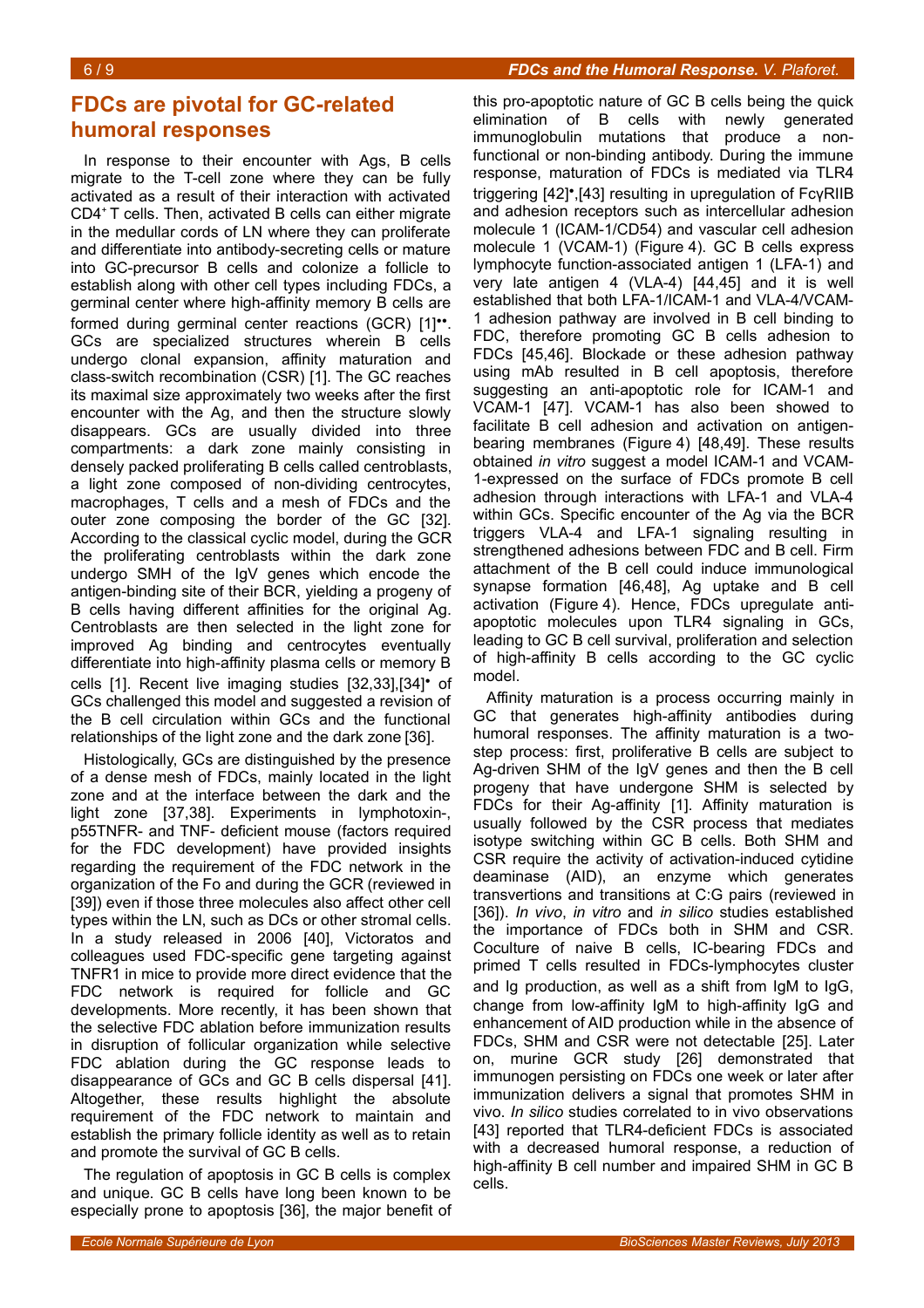### 7 / 9 *FDCs and the Humoral Response. V. Plaforet.*

### **Concluding remarks**

Taken together, these studies emphasize the formal part of the follicular dendritic cells in the humoral response and especially in the GC-related humoral response. First, FDCs located within primary Fo are able to trap Ags in the form of IC, turn Ags into an highly immunogenic form and present it to naive B cells in search of cognate Ag. Then, by the same mechanisms, FDC within GCs promote SHM, CSR and selection of GC B cells with the highest BCR affinity. FDCs are also implicated both in the structure and in the functioning of the GCs: FDCs retain GC B cells and induce B cell clustering and proliferation via ICs and anti-apoptotic signals such as adhesion molecules. More precisely, processed ICs and anti-apoptotic signals on the surface of FDCs are subject to a competitive selection among the B cells with different BCR affinities. Later on, IC-bearing FDCs provide a late antigenic signal promoting affinity maturation and CSR, provoking a high-affinity and diversified antibody response.

The use of MP-IVM has helped solve many questions including how FDCs acquire Ags, direct visualization of Ag uptake or visualization of FDC/B cell interactions. Nevertheless, *in vivo* imaging and MP-IVM have also questioned a lot of studies and model, notably concerning the germinal center cyclic model (reviewed in [50]•), the differences between the dark zone and the light zone and the B cell circulation within GC. These questions are to be added to those already existing, such as the exact origin of the FDCs and FDCs accessory activities (Reviewed in [39]•).

## **References and Recommended Reading**

Papers of particular interest have been highlighted as:

- of special interest
- ●● of outstanding interest
- 1. MacLennan ICM: **Germinal Centers**. *Annual Review of Immunology* 1994 , **12**:117–139. [doi: 10.1146/annurev.iy.12.040194.001001]
- ●● This reference explains the germinal center structure as well as germincal center dynamics and reactions before the use of multiphoton intravital microscopy.
- 2. Nossal GJV: **ANTIGENS IN IMMUNITY: XV. ULTRASTRUCTURAL FEATURES OF ANTIGEN CAPTURE IN PRIMARY LYMPHOID FOLLICLES**. *Journal of Experimental Medicine* 1968 , **127**:277–290. [doi: 10.1084/jem.127.2.277]
- 3. M. G. Hanna Jr., A. K. Szakal: **Localization of 125I-Labeled Antigen in Germinal Centers of Mouse Spleen: Histologic and Ultrastructural Autoradiographic Studies of the Secondary Immune Reaction**. 1968, [no volume].
- 4. Tew JG, Mandel TE, Burgess AW: **Retention of intact HSA for prolonged periods in the popliteal lymph nodes of specifically immunized mice**. *Cellular Immunology* 1979, **45**:207–212. [doi: 10.1016/0008-

8749(79)90378-2]

- 5. Roozendaal R, Carroll MC: **Complement receptors CD21 and CD35 in humoral immunity**. *Immunological Reviews* 2007, **219**:157–166. [doi: 10.1111/j.1600- 065X.2007.00556.x]
- 6. Carroll MC, Isenman DE: **Regulation of Humoral Immunity by Complement**. *Immunity* 2012, **37**:199– 207. [doi: 10.1016/j.immuni.2012.08.002]
- 7. Gonzalez SF, Degn SE, Pitcher LA, Woodruff M, Heesters BA, Carroll MC: **Trafficking of B cell antigen in lymph nodes**. *Annual review of immunology* 2011, **29**:215–233.
- ●● This paper discusses the fate of a lymph-borne antigen and their entry into B cell follicle, including the ways FDCs acquire Ag. It also summarize B cell trafficking within LN.
- 8. Anderson AO, Anderson ND: **Studies on the structure and permeability of the microvasculature in normal rat lymph nodes.** *The American journal of pathology* 1975, **80**:387.
- 9. Bajénoff M, Germain RN: **B-cell follicle development remodels the conduit system and allows soluble antigen delivery to follicular dendritic cells**. *Blood* 2009, **114**:4989–4997.
- 10. Roozendaal R, Mempel TR, Pitcher LA, Gonzalez SF, Verschoor A, Mebius RE, Von Andrian UH, Carroll MC: **Conduits Mediate Transport of Low-Molecular-Weight Antigen to Lymph Node Follicles**. *Immunity* 2009, **30**:264–276. [doi: 10.1016/j.immuni.2008.12.014]
- 11. Sixt M, Kanazawa N, Selg M, Samson T, Roos G, Reinhardt DP, Pabst R, Lutz MB, Sorokin L: **The Conduit System Transports Soluble Antigens from the Afferent Lymph to Resident Dendritic Cells in the T Cell Area of the Lymph Node**. *Immunity* 2005, **22**:19– 29. [doi: 10.1016/j.immuni.2004.11.013]
- 12. Heinen E, Braun M, Coulie PG, Van Snick J, Moeremans M, Cormann N, Kinet-Denoël C, Simar LJ: **Transfer of immune complexes from lymphocytes to follicular dendritic cells**. *European Journal of Immunology* 1986, **16**:167–172. [doi: 10.1002/eji.1830160211]
- 13. Szakal AK, Holmes KL, Tew JG: **Transport of immune complexes from the subcapsular sinus to lymph node follicles on the surface of nonphagocytic cells, including cells with dendritic morphology**. *J. Immunol.* 1983, **131**:1714–1727. [PMID: 6619542]
- 14. Martinez-Pomares L: **Fc chimeric protein containing the cysteine-rich domain of the murine mannose receptor binds to macrophages from splenic marginal zone and lymph node subcapsular sinus and to germinal centers**. *Journal of Experimental Medicine* 1996 , **184**:1927–1937. [doi: 10.1084/jem.184.5.1927]
- 15. Phan TG, Grigorova I, Okada T, Cyster JG: **Subcapsular encounter and complement-dependent transport of immune complexes by lymph node B cells**. *Nature Immunology* 2007, **8**:992–1000. [doi: 10.1038/ni1494]
- •• This study identifies the mechanism of antigen active transport to FDCs using multiphoton intravital microscopy.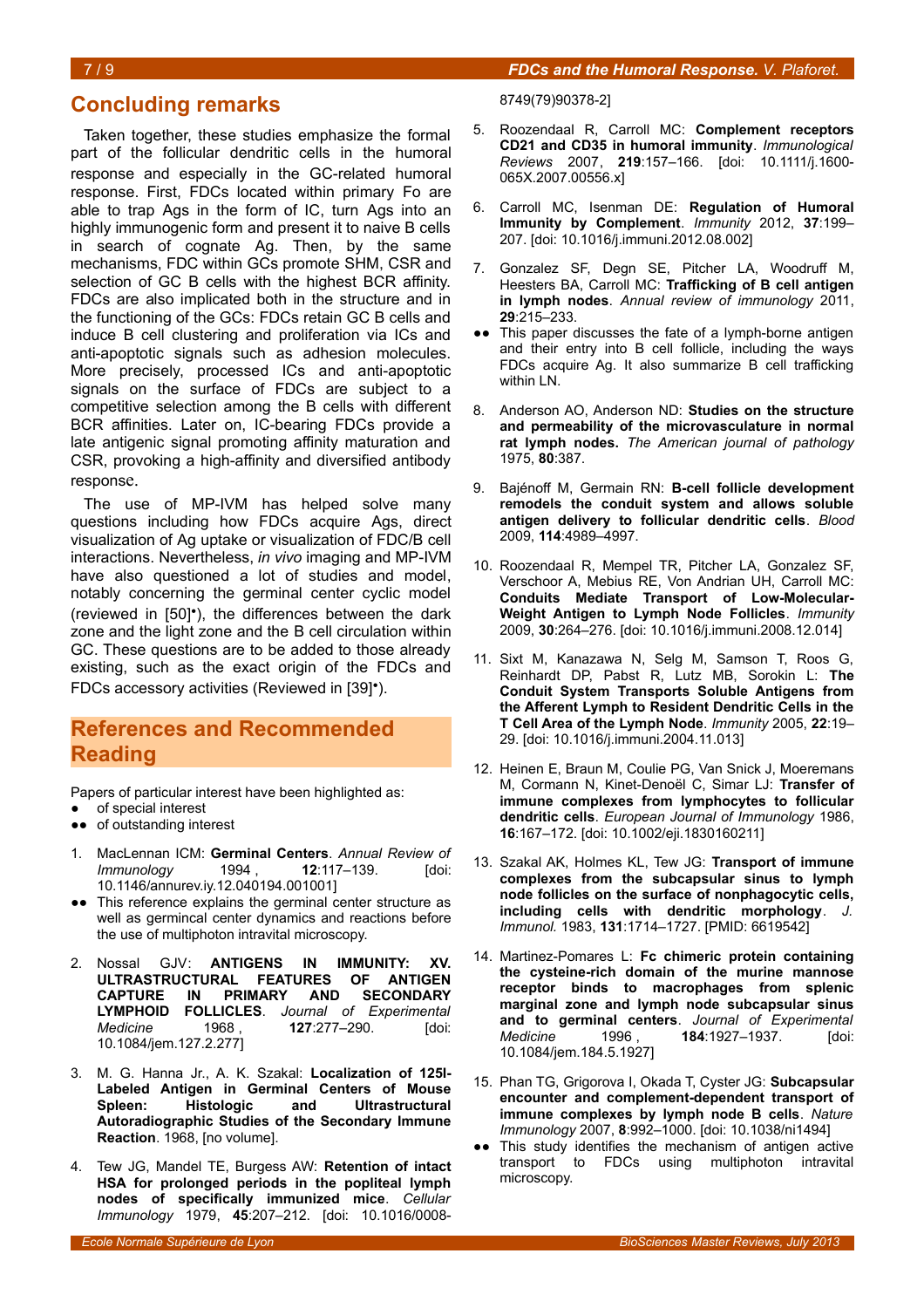### 8 / 9 *FDCs and the Humoral Response. V. Plaforet.*

- 16. Phan TG, Green JA, Gray EE, Xu Y, Cyster JG: **Immune complex relay by subcapsular sinus macrophages and noncognate B cells drives antibody affinity maturation**. *Nature Immunology* 2009, **10**:786–793. [doi: 10.1038/ni.1745]
- 17. Gonzalez SF, Lukacs-Kornek V, Kuligowski MP, Pitcher LA, Degn SE, Kim Y-A, Cloninger MJ, Martinez-Pomares L, Gordon S, Turley SJ, et al.: **Capture of influenza by medullary dendritic cells via SIGN-R1 is essential for humoral immunity in draining lymph nodes**. *Nature Immunology* 2010, **11**:427–434. [doi: 10.1038/ni.1856]
- 18. Kang Y-S, Do Y, Lee H-K, Park SH, Cheong C, Lynch RM, Loeffler JM, Steinman RM, Park CG: **A Dominant Complement Fixation Pathway for Pneumococcal Polysaccharides Initiated by SIGN-R1 Interacting with C1q**. *Cell* 2006 , **125**:47–58. [doi: 10.1016/j.cell.2006.01.046]
- 19. Qi H: **Extrafollicular Activation of Lymph Node B Cells by Antigen-Bearing Dendritic Cells**. *Science* 2006, **312**:1672–1676. [doi: 10.1126/science.1125703]
- 20. Pape KA, Catron DM, Itano AA, Jenkins MK: **The Humoral Immune Response Is Initiated in Lymph Nodes by B Cells that Acquire Soluble Antigen Directly in the Follicles**. *Immunity* 2007, **26**:491–502. [doi: 10.1016/j.immuni.2007.02.011]
- 21. Szakal et al.: **A novel in vivo follicular dendritic celldependent iccosome-mediated mechanism for delivery of antigen to antigen-processing cells.** 1988, [no volume].
- 22. Sukumar S, Shikh ME, Tew JG, Szakal AK: **Ultrastructural study of highly enriched follicular dendritic cells reveals their morphology and the periodicity of immune complex binding**. *Cell and Tissue Research* 2008 , **332**:89–99. [doi: 10.1007/s00441-007-0566-4]
- 23. Wu: **Follicular dendritic cell-derived antigen and accessory activity in initiation of memory IgG responses in vitro.** 1996, [no volume].
- 24. Qin D, Wu J, Carroll MC, Burton GF, Szakal AK, Tew JG: **Evidence for an important interaction between a complement-derived CD21 ligand on follicular dendritic cells and CD21 on B cells in the initiation of IgG responses**. *The Journal of Immunology* 1998, **161**:4549–4554.
- 25. Aydar Y, Sukumar S, Szakal AK, Tew JG: **The influence of immune complex-bearing follicular dendritic cells on the IgM response, Ig class switching, and production of high affinity IgG**. *The Journal of Immunology* 2005, **174**:5358–5366.
- 26. Wu Y, Sukumar S, El Shikh ME, Best AM, Szakal AK, Tew JG: **Immune complex-bearing follicular dendritic cells deliver a late antigenic signal that promotes somatic hypermutation**. *The Journal of Immunology* 2008, **180**:281–290.
- 27. Tew JG, Wu J, Fakher M, Szakal AK, Qin D: **Follicular dendritic cells: beyond the necessity of T-cell help**. *Trends in immunology* 2001, **22**:361–367.
- 28. Tew JG, Greene EJ, Makoski MH: **In vitro evidence indicating a role for the Fc region of IgG in the mechanism for the long-term maintenance and**

**regulation of antibody levels in vivo**. *Cellular Immunology* 1976, **26**:141–152. [doi: 10.1016/0008- 8749(76)90358-0]

- 29. Phillips NE, Parker DC: **Fc-dependent inhibition of mouse B cell activation by whole anti-mu antibodies**. *J. Immunol.* 1983, **130**:602–606. [PMID: 6401302]
- 30. El Shikh ME, El Sayed R, Szakal AK, Tew JG: **Follicular dendritic cell (FDC)-FcγRIIB engagementvia immune complexes induces the activated FDC phenotype associated with secondary follicle development**. *European Journal of Immunology* 2006, **36**:2715–2724. [doi: 10.1002/eji.200636122]
- 31. Aydar Y, Wu J, Song J, Szakal AK, Tew JG: **FcgammaRII expression on follicular dendritic cells and immunoreceptor tyrosine-based inhibition motif signaling in B cells**. *European journal of immunology* 2003, **34**:98–107.
- 32. Hauser AE, Junt T, Mempel TR, Sneddon MW, Kleinstein SH, Henrickson SE, Von Andrian UH, Shlomchik MJ, Haberman AM: **Definition of Germinal-Center B Cell Migration In Vivo Reveals Predominant Intrazonal Circulation Patterns**. *Immunity* 2007, **26**:655–667. [doi: 10.1016/j.immuni.2007.04.008]
- 33. Schwickert TA, Lindquist RL, Shakhar G, Livshits G, Skokos D, Kosco-Vilbois MH, Dustin ML, Nussenzweig MC: **In vivo imaging of germinal centres reveals a dynamic open structure**. *Nature* 2007, **446**:83–87. [doi: 10.1038/nature05573]
- 34. Allen CDC, Okada T, Tang HL, Cyster JG: **Imaging of Germinal Center Selection Events During Affinity Maturation**. *Science* 2007 , **315**:528–531. [doi: 10.1126/science.1136736]
- This paper is the first to visualize B cell dynamics within GC and to question the classical GC model described in the first reference.
- 35. Suzuki K, Grigorova I, Phan TG, Kelly LM, Cyster JG: **Visualizing B cell capture of cognate antigen from follicular dendritic cells**. *Journal of Experimental Medicine* 2009 , **206**:1485–1493. [doi: 10.1084/jem.20090209]
- Reference 35 is the first to visualize the capture of cognate antigen from FDCs by cognate B cells. Hence this study identify *in vivo* FDCs as a source of B cell antigen.
- 36. Klein U, Dalla-Favera R: **Germinal centres: role in Bcell physiology and malignancy**. *Nature Reviews Immunology* 2008, **8**:22–33. [doi: 10.1038/nri2217]
- 37. Liu Y-J, Johnson GD, Gordon J, MacLennan IC.: **Germinal centres in T-cell-dependent antibody responses**. *Immunology Today* 1992, **13**:17–21. [doi: 10.1016/0167-5699(92)90199-H]
- 38. Camacho SA, Kosco-Vilbois MH, Berek C: **The dynamic structure of the germinal center**. *Immunology Today* 1998, **19**:511–514. [doi: 10.1016/S0167-5699(98)01327- 9]
- 39. Allen CDC, Cyster JG: **Follicular dendritic cell networks of primary follicles and germinal centers: Phenotype and function**. *Seminars in Immunology* 2008, **20**:14–25. [doi: 10.1016/j.smim.2007.12.001]
- This review summarizes the discoveries concerning FDCs phenotype, thus giving insights into FDCs origin